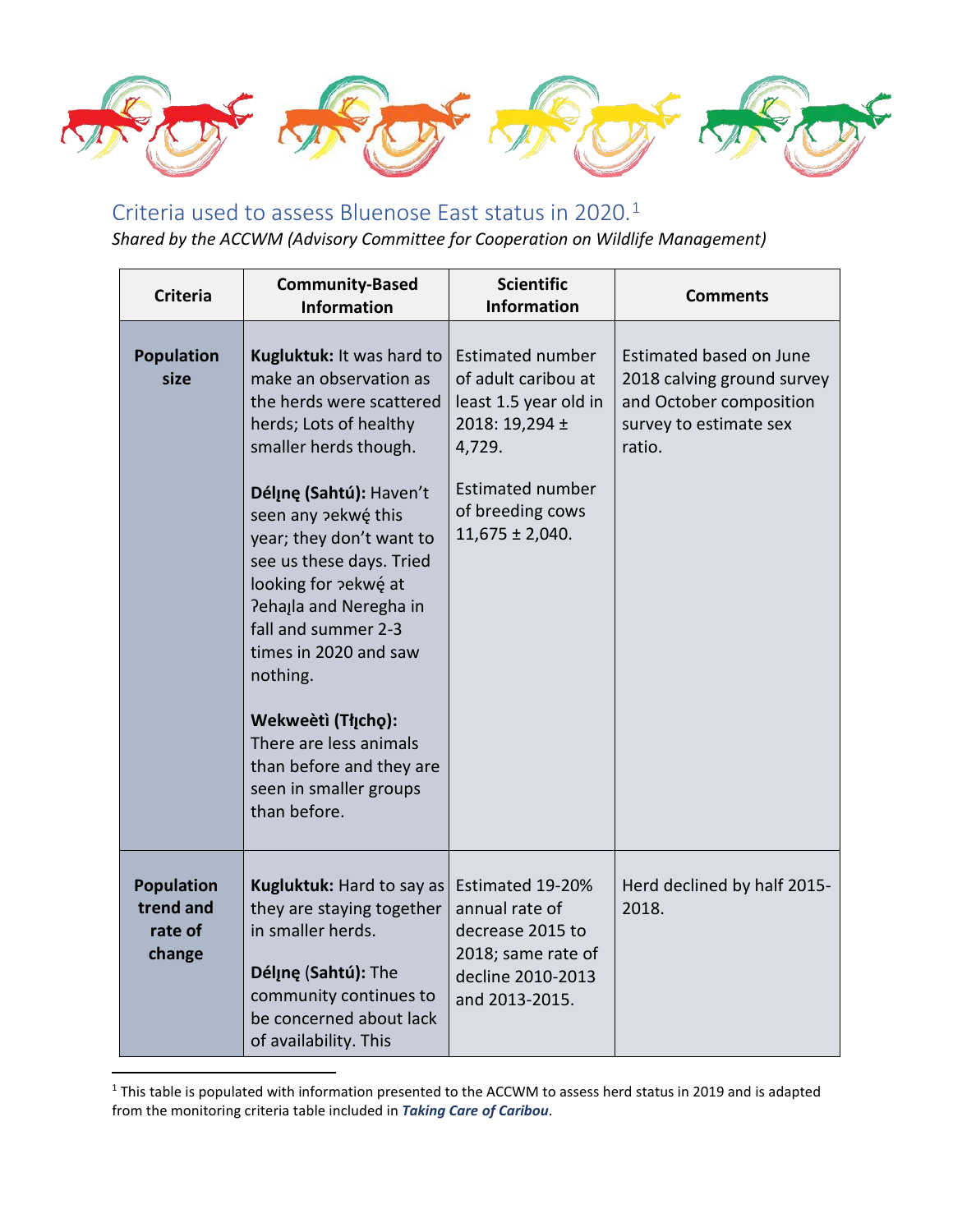| <b>Criteria</b>                    | <b>Community-Based</b><br><b>Information</b>                                                                                                       | <b>Scientific</b><br><b>Information</b>                                                                                                                                                                                                                                                                           | <b>Comments</b>                                                                                                                                                                                                                                                                                                                                                                                                                                                                                                                                                                                             |
|------------------------------------|----------------------------------------------------------------------------------------------------------------------------------------------------|-------------------------------------------------------------------------------------------------------------------------------------------------------------------------------------------------------------------------------------------------------------------------------------------------------------------|-------------------------------------------------------------------------------------------------------------------------------------------------------------------------------------------------------------------------------------------------------------------------------------------------------------------------------------------------------------------------------------------------------------------------------------------------------------------------------------------------------------------------------------------------------------------------------------------------------------|
|                                    | concern has heightened<br>from 2019.                                                                                                               |                                                                                                                                                                                                                                                                                                                   |                                                                                                                                                                                                                                                                                                                                                                                                                                                                                                                                                                                                             |
| Productivity<br>and<br>recruitment | Kugluktuk: Saw quite a<br>few small herds. Fewer<br>calves. Lots of yearlings.<br>Délįnę (Sahtú): No<br>harvest, so no knowledge<br>on this topic. | Percent breeding<br>females June 2019<br>on calving ground:<br>87.5%. (83.0% in<br>June 2018).<br>Pregnancy rate of<br>captured cows<br>2019: 7/10 (70%).<br>2014-2018: 46/49<br>$(94%)$ .<br>Calf to cow ratios:<br>March 2020: 41.8 ±<br>3.4:100<br>July 2020 46.9 ± 6.1:<br>100<br>Oct. 2020 51.7 ±<br>5.0:100 | 2018 & 2019 results suggest<br>good initial productivity<br>(June), i.e. high pregnancy<br>rate.<br>Calf:cow ratio March 2020<br>good.<br>July 2020 calf:cow ratio<br>suggests most calf mortality<br>in first 4-5 weeks. Similar<br>July and October calf-cow<br>ratios suggests little<br>mortality summer-fall.<br>October ratio suggests<br>improving recruitment.<br>Average March calf: cow<br>ratio 2014-2018: 30.1.<br>Bluenose-East June 2019<br><b>Composition Survey</b><br>occurred a few days after<br>the peak of calving,<br>resulted in a calf to cow<br>ratio of 69.8 calves: 100<br>COWS. |
| <b>Adult</b><br>composition        | <b>Kugluktuk: More</b><br>females; less bulls. Most<br>observations made in<br>August-October.                                                     | Fall bull to cow<br>ratio:<br>Nov. 2019: 35.3 ±<br>5.5:100                                                                                                                                                                                                                                                        | Fall 2019 survey past peak<br>of rut; Fall 2020 survey<br>close to peak of rut.                                                                                                                                                                                                                                                                                                                                                                                                                                                                                                                             |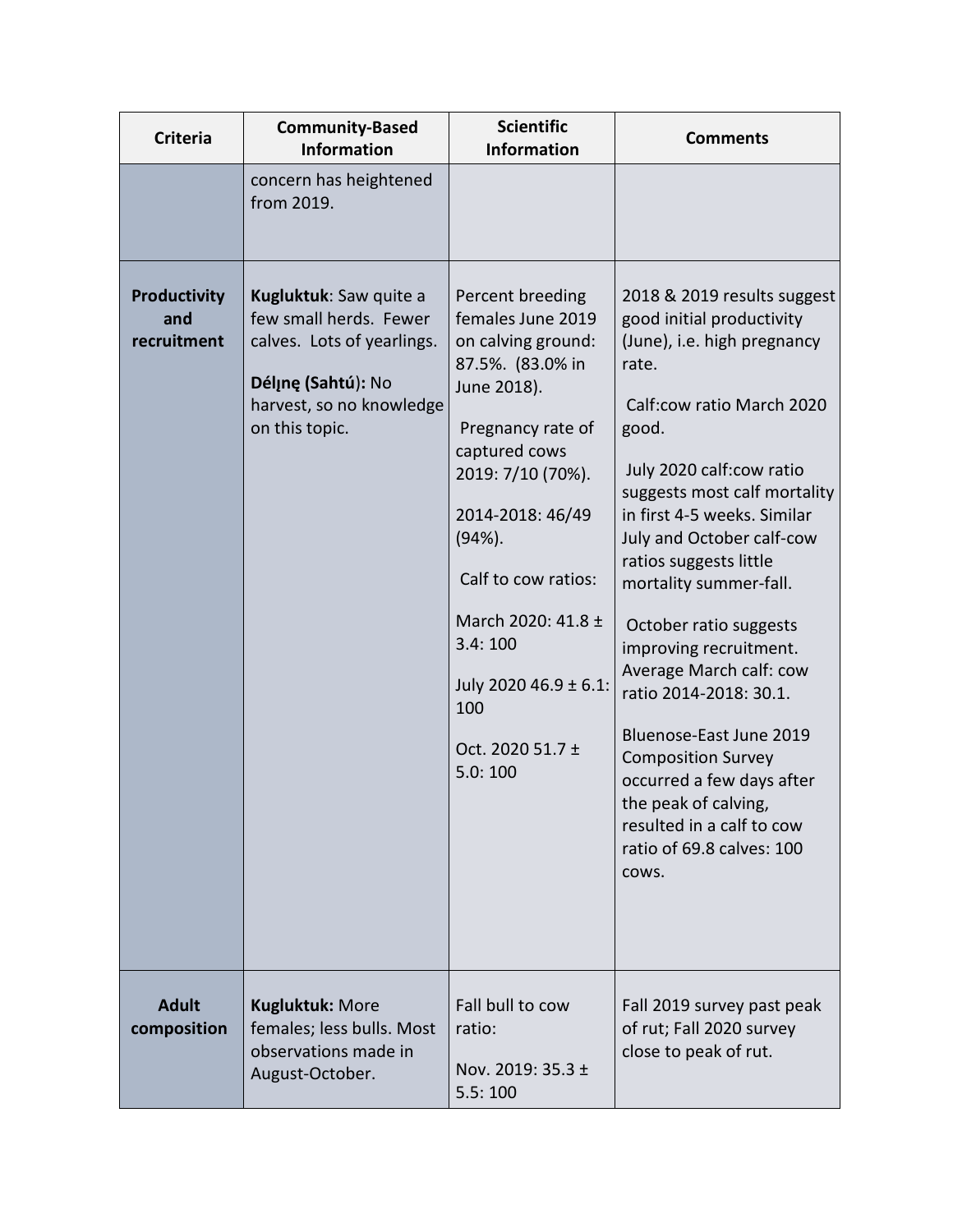| <b>Criteria</b>                        | <b>Community-Based</b><br><b>Information</b>                                                                                                                                                                                    | <b>Scientific</b><br><b>Information</b>                                                                                                                                                                  | <b>Comments</b>                                                                                                                                                                                          |
|----------------------------------------|---------------------------------------------------------------------------------------------------------------------------------------------------------------------------------------------------------------------------------|----------------------------------------------------------------------------------------------------------------------------------------------------------------------------------------------------------|----------------------------------------------------------------------------------------------------------------------------------------------------------------------------------------------------------|
|                                        | Délinę (Sahtú): No<br>sightings, so no<br>knowledge on this topic.                                                                                                                                                              | Oct. 2020: 63.3 ±<br>15.7: 100                                                                                                                                                                           | Higher bull: cow ratio a<br>positive sign. Increasing<br>herds in NWT in the early<br>1980s had sex ratios of 65<br>bulls: 100 cows (or higher).                                                         |
| <b>Body</b><br>condition<br>and health | Kugluktuk: Healthy; lots<br>of fat; nice meat colour.<br>Not too many sick ones.<br>No data collected this<br>year with sampling kits<br>due to COVID-19.<br>Délįnę (Sahtú): No<br>sightings, so no<br>knowledge on this topic. | No new information<br>- minimal harvest N<br>Slave Region last 2<br>winters.                                                                                                                             |                                                                                                                                                                                                          |
| <b>Harvest</b><br>levels               | Kugluktuk:<br>NE-TAH 170-88<br>harvested<br>$BC - TAH - 10 - 2$<br>harvested<br>$DUC - TAH$ 10 - 0<br>harvested<br>Beverly $-$ no TAH $-2$<br>harvested<br>Moose - 10 harvested<br>Muskox - TAH 245 (all<br>zones) 11 harvested | Harvest very low in<br>N. Slave region<br>2018-2019<br>Total reported<br>winter harvest N<br>Slave region NWT:<br>2016-2017: 15<br>bulls.<br>2017-2018: 10<br>bulls.<br>2018-2019: n/a<br>2019-2020: n/a | BNE caribou have been<br>mostly in remote areas last<br>3 winters while in the NWT<br>(in N Slave region); most N<br>Slave hunters have<br>harvested Beverly caribou<br>in east on mine winter<br>roads. |
|                                        | Déline (Sahtú): Zero<br>harvest in 2020.                                                                                                                                                                                        |                                                                                                                                                                                                          |                                                                                                                                                                                                          |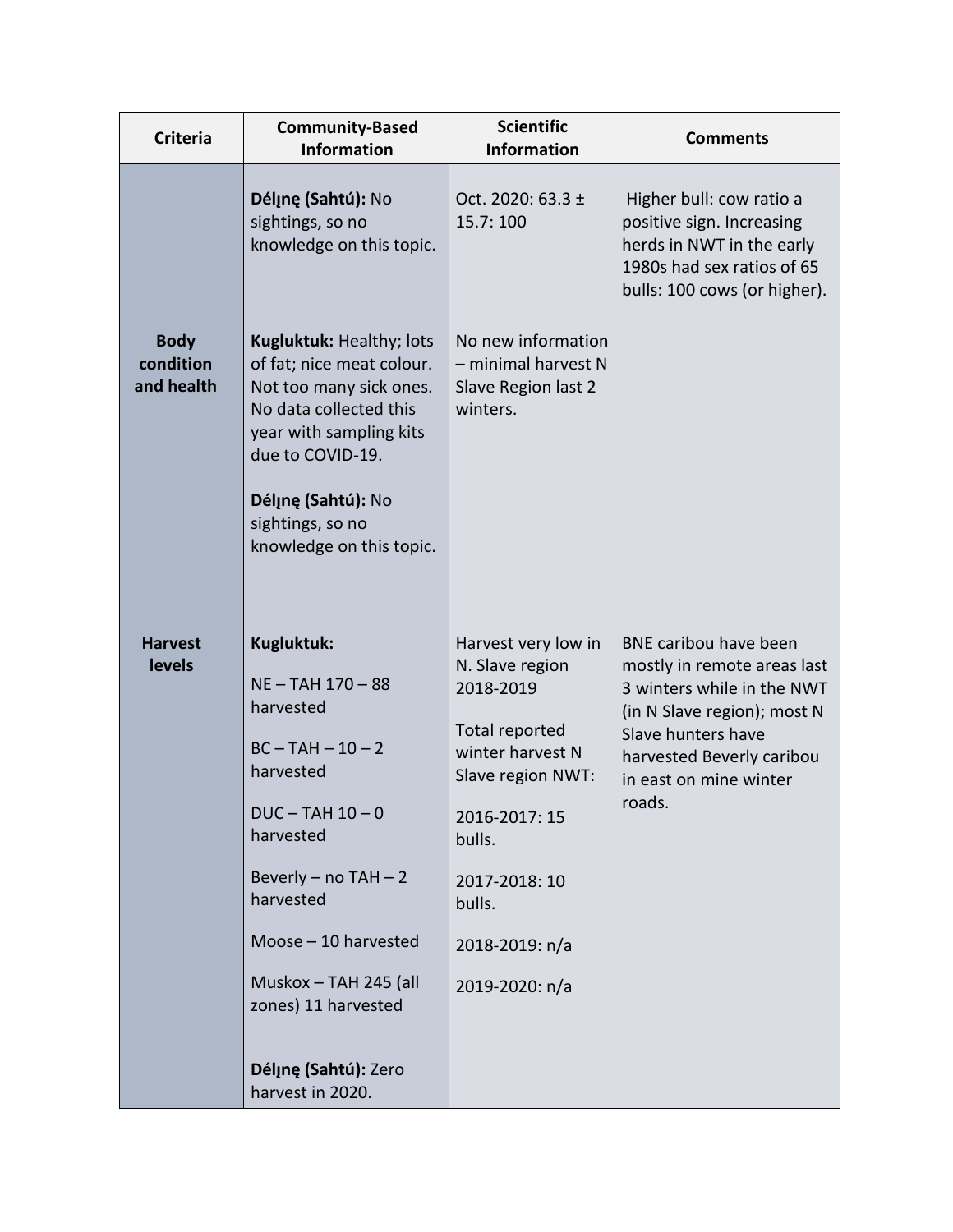| <b>Criteria</b>                | <b>Community-Based</b><br><b>Information</b>                                                                                                                                                                                                                                                                                                                                                                                                                                                                  | <b>Scientific</b><br><b>Information</b>                                                                                                                                                                                                                                      | <b>Comments</b>                                                                                    |
|--------------------------------|---------------------------------------------------------------------------------------------------------------------------------------------------------------------------------------------------------------------------------------------------------------------------------------------------------------------------------------------------------------------------------------------------------------------------------------------------------------------------------------------------------------|------------------------------------------------------------------------------------------------------------------------------------------------------------------------------------------------------------------------------------------------------------------------------|----------------------------------------------------------------------------------------------------|
|                                | Tłįcho: Total tags = 76<br>Total harvest:<br>Behchokò: 20<br>Wekweètì: 28<br>Gamètì: 13<br>Whati: 15<br>The animals harvested<br>were all bulls.                                                                                                                                                                                                                                                                                                                                                              |                                                                                                                                                                                                                                                                              |                                                                                                    |
| <b>Predator</b><br>populations | Kugluktuk: Grizzly bear<br>population high;<br>excellent body conditions<br>(except 1); lots of grizzly<br>bears around where<br>young caribou are; 15<br>harvested. There is now<br>an incentive for<br>providing samples from<br>harvested Grizzly Bears<br>High wolf population;<br>healthy - 8 harvested<br>Wolverine - 9 harvested<br>Polar Bear $-$ TAH 6 $-$ 0<br>harvested<br>Délinę (Sahtú): No<br>observations.<br>Wekweeti (Tłįchę): The<br>wolves are using the<br>road more than other<br>areas. | Limited<br>Information.<br>Incidental sightings<br>during June caribou<br>composition<br>surveys:<br>2019 14 grizzly<br>bears, 3 wolves<br>2018 21 grizzly<br>bears, 1 wolf<br>No survey June<br>2020 (COVID-19)<br>54 wolves removed<br>from Bluenose-East<br>range in 2020 | Continuing trend of more<br>grizzly bears than wolves<br>seen on BNE calving<br>grounds 2010-2019. |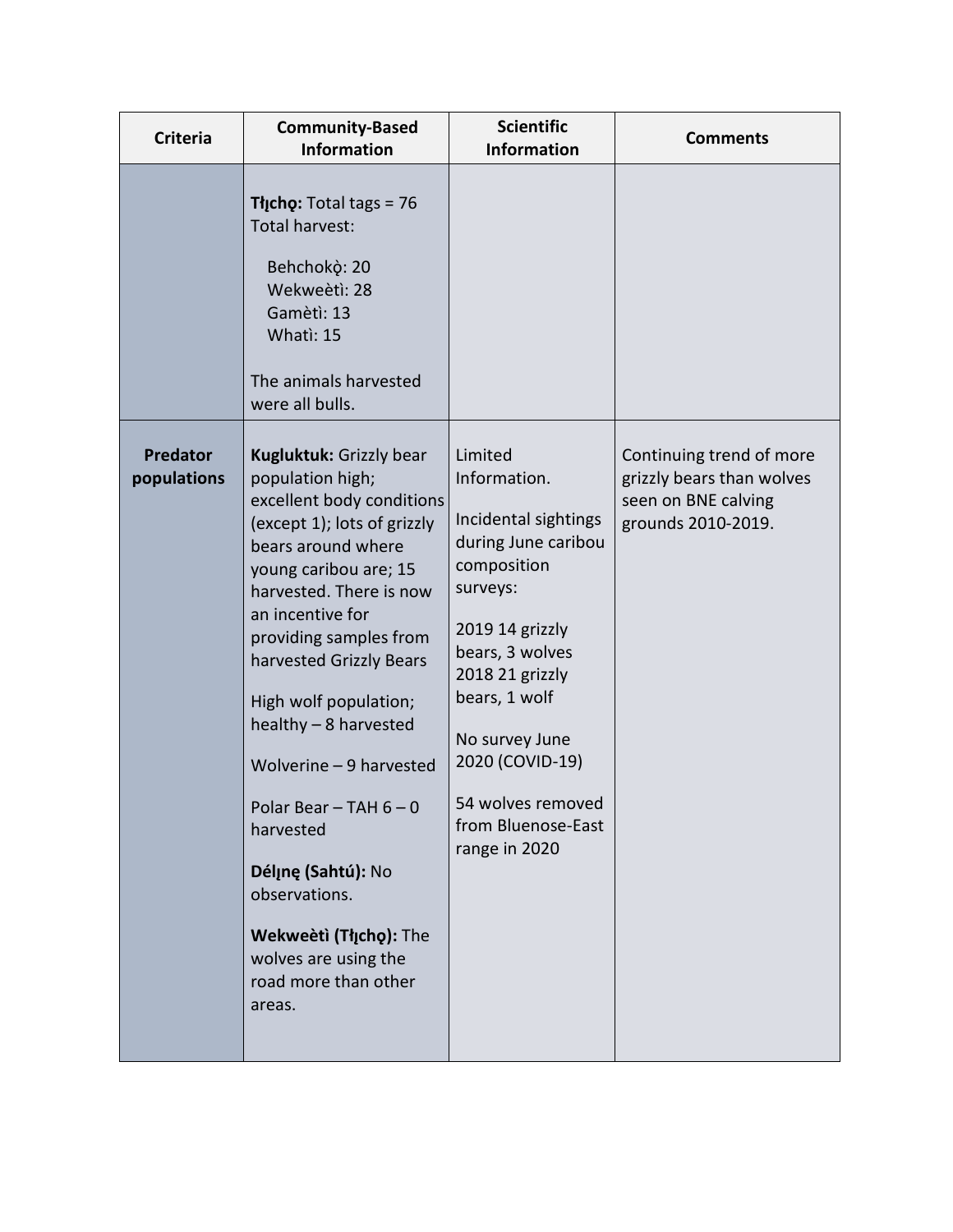| <b>Criteria</b>                          | <b>Community-Based</b><br><b>Information</b>                                                                                                                                                                                                                               | <b>Scientific</b><br><b>Information</b>                                                                   | <b>Comments</b>                                                                                                                   |
|------------------------------------------|----------------------------------------------------------------------------------------------------------------------------------------------------------------------------------------------------------------------------------------------------------------------------|-----------------------------------------------------------------------------------------------------------|-----------------------------------------------------------------------------------------------------------------------------------|
| <b>Range and</b><br>movement<br>patterns | Kugluktuk: Scattered and<br>fragmented herds.<br>Caribou more westerly<br>Déljne (Sahtú): No<br>observations.<br>Wekweeti (Tłįchę): BNE<br>Caribou are in the<br>Wekweètì region but<br>little data is available at<br>time of meeting.                                    | <b>Fidelity of BNE</b><br>collared cows to<br>calving ground<br>2008-2018: 97-<br>98%.                    | Some years BNE has mixed<br>a lot with Bathurst caribou<br>to west. Recent winters<br>BNE has been mostly<br>separate and remote. |
| <b>Environment</b><br>and habitat        | <b>Kugluktuk: Excellent this</b><br>year. Including berries.<br>Cool summer - insects<br>minimal<br>Déline (Sahtú): Lots of<br>rain and no fires, both of<br>which can be good for<br>caribou, but there was<br>rain in December which<br>would have been hard on<br>them. | Overall, 2018, 2019,<br>and 2020 have been<br>below average for<br>fires. Very few fires<br>on BNE range. | *July insect season not<br>severe BNE range - based<br>on Kugluktuk observations<br>2018-2019-2020                                |
| <b>Human</b><br>disturbance              | <b>Kugluktuk:</b> Minimal; no<br>industry/exploration.<br>Délinę (Sahtú): Not<br>applicable within Délıne<br>District.<br>Wekweètì (Tłycho): No<br>new disturbance with<br>respect to exploration or<br>development.                                                       | Very limited, no<br>active mines.                                                                         |                                                                                                                                   |